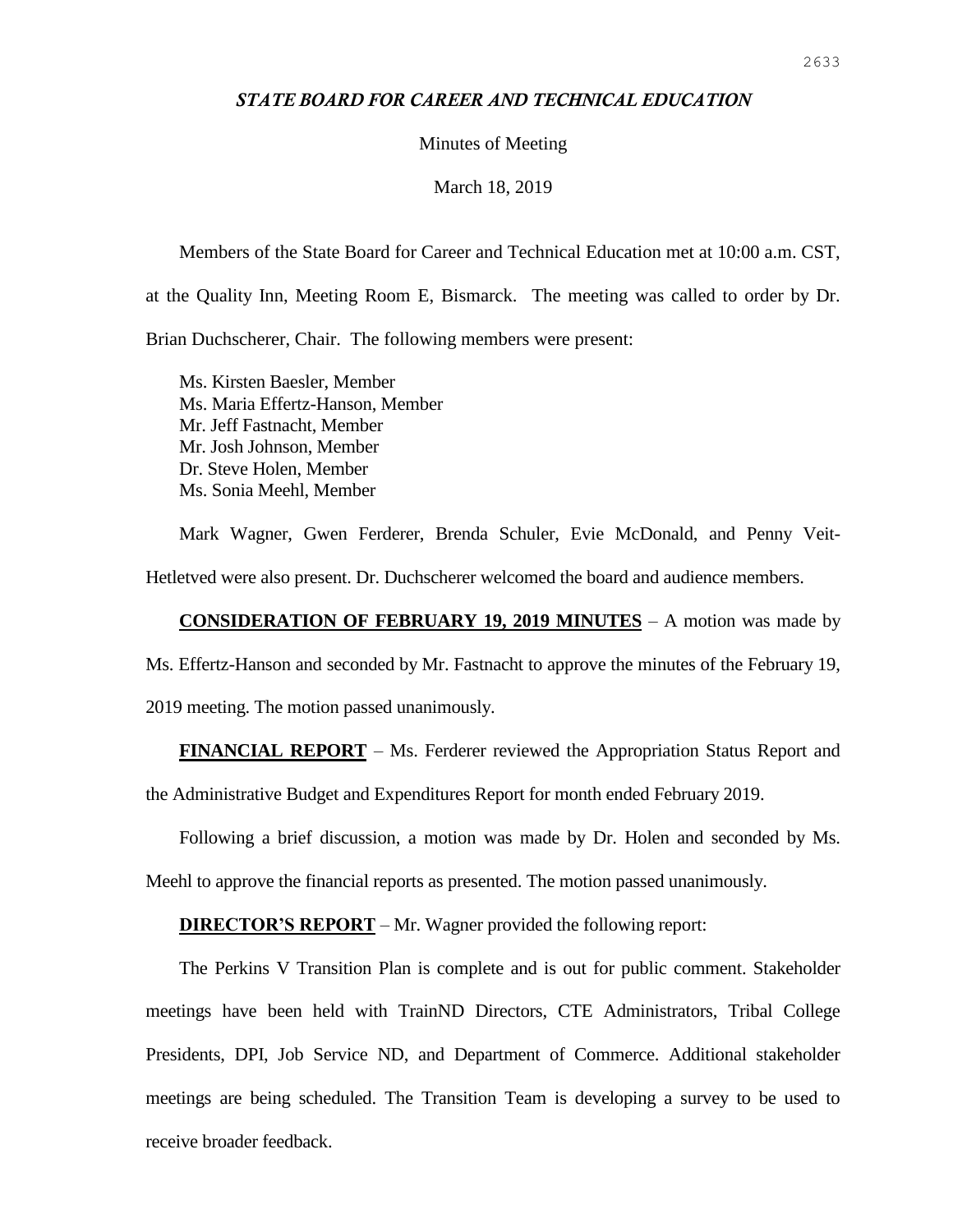Mr. Sick presented Perkins V and legislative information at a board meeting with the Sheyenne Valley Area Center board and member school boards.

Mr. Sick also met with the Center for Distance Education principal to discuss her duties and teacher licensure concerns.

Other meetings Mr. Sick was involved in include: Legislative hearings and various meetings with legislators on budget and policy changes that impact CTE and met with Bismarck State College regarding BSC being the Palo Alto Regional Academy focusing on cybersecurity.

Upcoming meetings that Mr. Sick will be involved in include: Scheduling a meeting with Center for Distance Education managers. The meeting will be held in Bismarck due to legislative session; however, a trip to Fargo is still planned; meeting with Department of Health and CTE administrators regarding CNA testing concerns; SLDS Federal site visit; Workforce Development Council meeting; ND Full Service Community Schools Consortium Advisory meeting; and the AdvanceCTE spring meeting.

Discussion was also held on CTE's Strategic Plan and whether the mission, vision and plan were discussed with CTE Administrators during their February meeting. Mr. Wagner responded that the items were discussed, and administrators were satisfied with them; however, the survey currently being developed will allow for more input.

**2019 LEGISLATIVE SESSION** – Mr. Wagner reported that the Senate Subcommittee for HB1019 are Senators Poolman, Robinson and Erbele. A meeting was held with the senators regarding CTE funding and priorities (Cost to Continue \$1,000,000, New and Expanding Programs \$1,500,000, restore cut to Adult Farm Management to allow for expansion of programming \$350,007, and Career Academy Matching Grant Program \$30,000,000) and the CDE funding process. It was determined that it will be the responsibility of CTE and CDE to determine the appropriate funding process for CDE in 2021.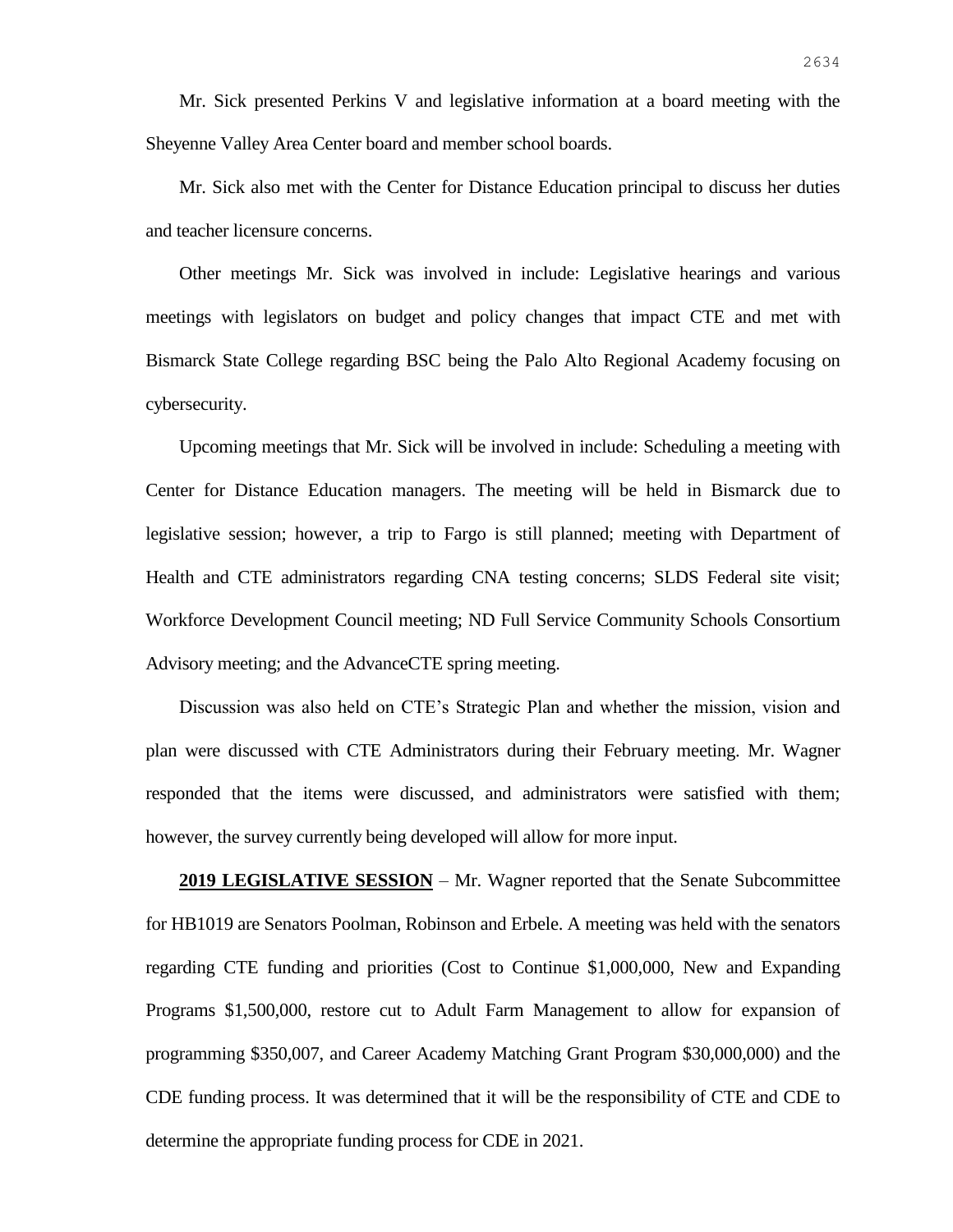Mr. Wagner also reported that the agency is currently following 59 bills that involve funding, education, scholarships, credentialing, apprenticeships, and state employees.

SB2341 (developing an apprenticeship training program) was briefly discussed. The bill is in the process of being amended.

Discussion was held on SB2215. Ms. Baesler reported that the bill would create a K12 Collaboration Council; however, there is confusion regarding CTE, CDE, ETC and the State Board of Public School Education. Mr. Sick and Ms. Baesler are working with legislators to clear up the confusion and working with legislative analysts regarding funding.

**PERKINS V UPDATE** – Mr. Wagner reported that this is the first reading of the Perkins V Transition Plan. The Plan is out for public comment until April 12. Once the public comment period closes, those comments along with the Plan will be provided at the April Board Meeting for review and final approval.

Mr. Johnson thanked Mr. Sick for traveling to Valley City and commended him on the good information he presented at the Sheyenne Valley Area Center and Member Schools Board Meeting.

Following a brief discussion, a motion was made by Ms. Effertz-Hanson and seconded by Ms. Meehl to approve the first reading of the Perkins V Transition Plan. The roll call vote was as follows:

Mr. Johnson – aye Mr. Fastnacht - aye Ms. Effertz-Hanson - aye Ms. Meehl - aye Dr. Holen – aye Ms. Baesler - aye Dr. Duchscherer – aye

The motion passed unanimously.